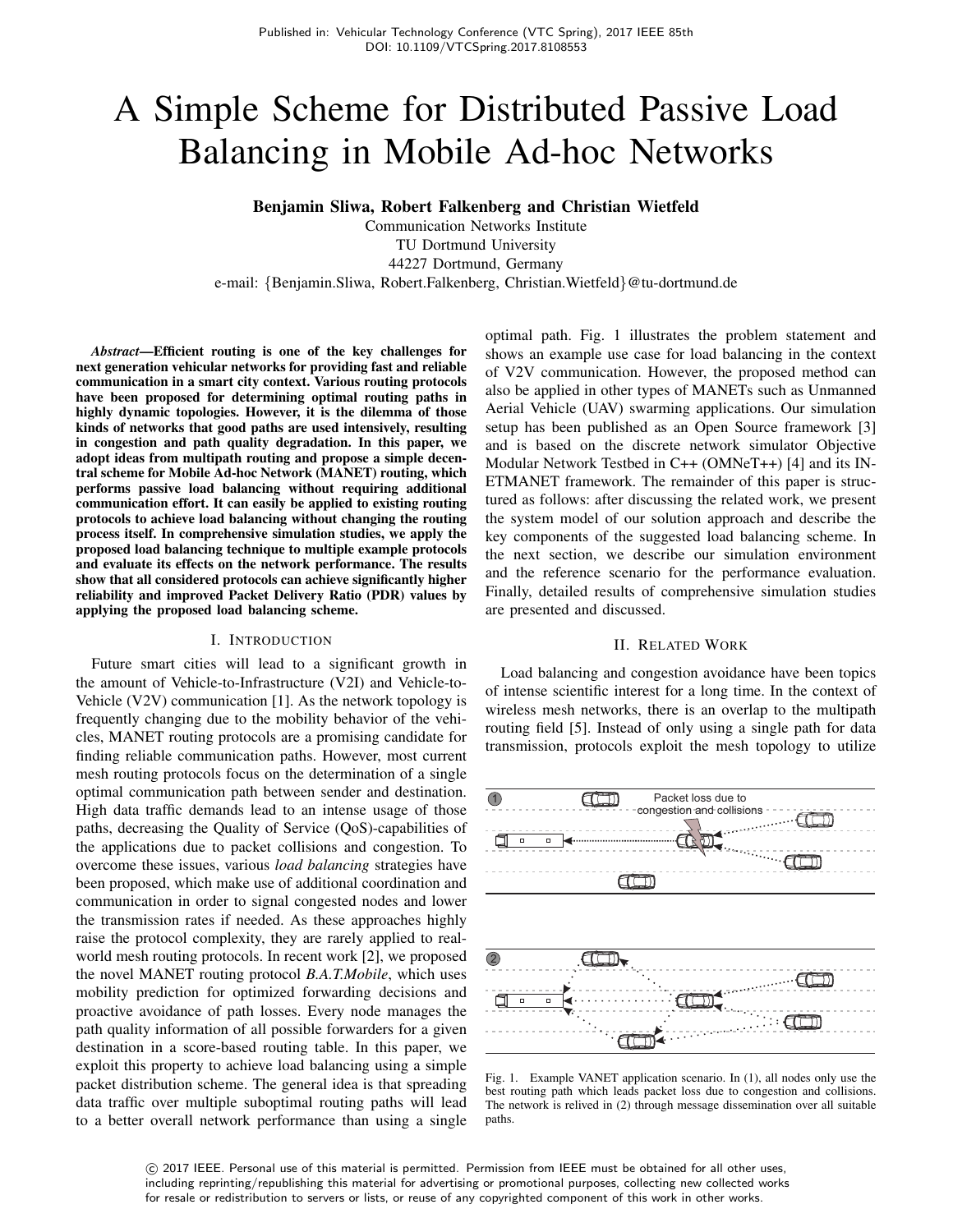multiple paths at once. This allows intelligent packet distribution strategies or is used as a mechanism of redundancy. A positive side-effect is the inbuilt self-healing property, which enables fast communication recovery after node failures. The downside of maintaining multiple paths in parallel is the increase in communication overhead and protocol complexity, especially for reactive protocols. In [6], the authors present Multipath OLSR (MP-OLSR) as an extension of the wellknown proactive routing protocol Optimized Link State Routing (OLSR). The extended version of the protocol provides better QoS properties than regular OLSR. A detailed survey about using multipath knowledge for congestion control is given in [7]. The authors of [8] evaluate a novel geographical load-aware routing protocol in a Vehicular Ad-hoc Network (VANET) context. An experimental evaluation of another traffic-aware protocol for Wireless Mesh Networks (WMNs) is given in [9]. The authors of [10] propose a reactive congestion adaptive routing protocol that uses load estimation to determine an optimal contention window size. In [11], a cooperative load balancing mechanism for cluster-based MANETs is discussed. The state of the art approaches indicate the scientific interest and the relevance of the topic. However, the increase in complexity and communication overhead is a severe disadvantage that is also mirrored by the fact that most current real-world mesh protocols do not implement load balancing mechanisms. Furthermore, most existing load balancing attempts are strongly tied to a specific routing protocol and are not intended for being used in combination with others.

# III. PASSIVE DECENTRAL LOAD BALANCING

In contrast to existing approaches, we consider only the direct neighbors of a node and the end-to-end transmission path is not taken into account. The packet forwarding decision of every node is only based on local knowledge and statistical assumptions. Fig. 2 shows the system model of our solution approach as an extension to the architecture of the *netfilter* Linux kernel module, where it realizes a *postrouting hook* in order to change the forwarder selection after the routing table has been accessed by the operating system. Due to its simplicity, the load balancing mechanism can easily be applied to existing routing protocols. In the following subsections, we will give a detailed description of the functionality of the key models.

# *A. Using Neighbor Rankings for Load Balancing*

In order to enable load balancing, nodes require a data structure for managing routing information for all of their onehop neighbors per destination. Regular routing tables cannot satisfy this requirement as they only maintain single gatewaydestination pairs. One possibility is the usage of *score-based neighbor rankings*, which are used by Better Approach To Mobile Adhoc Networking (B.A.T.M.A.N.) and B.A.T.Mobile. With this approach, the suitability of all one-hop neighbors for being used as a packet forwarder towards a defined destination can be compared by a numeric score. This type of data structure is not tied to a specific routing protocol and can



Fig. 2. Architecture model for the netfilter module of the Linux kernel. The components of the load balancing mechanism form a postrouting hook which changes the proposed packet forwarder of the routing table access phase to a load balanced forwarder decision.

be used with any kind of metric. The neighbor rankings act as an extended type of routing table and provide the basis for the proposed load balancing mechanism. The idea is to spread the data traffic over multiple paths that have a similar path quality. However, there is a trade-off between path quality and load balancing. If the optimal path is used intensively, the risk for congestion is high and will cause QoS issues. If paths of too low quality are used, the probability of packet loss is high. We call this trade-off the *likelihood optimization problem* and give a formal description of it in the next subsection.

# *B. Formal Description of the Likelihood Optimization Problem*

As an analogy to resource scheduling, we call the one-hop neighbors of a node s the *resource set* R~ of s for a given destination d. The task of the load balancing mechanism is to find all one-hop neighbor nodes that are *good enough* for being used as forwarders. Those are a subset of  $\vec{R}$  and form the *schedulable resource set*  $\vec{R}_s$  of s for d. In order to make a decision about the suitability of a one-hop neighbor node  $r$ for being used as a forwarder for  $d$ ,  $s$  needs a measurement for the path quality of the best path from r to d. This *path quality metric* Φ is provided by the routing protocol itself. Sec. IV-A gives an overview about the metrics of the protocols that are considered in this paper. Using the neighbor rankings, the path quality values of all potential forwarders can be set into relation to the current optimal path with the value  $\Phi_{max}$ . With the introduction of a *path quality likelihood factor*  $\lambda$ ,  $\vec{R}_s$ can now be formally determined using Eq. 1.

$$
\vec{R}_s = \left\{ r \in \vec{R} | \Phi(r) > \lambda \cdot \Phi_{max} \right\} \tag{1}
$$

The optimal value for  $\lambda$  is depending on the routing protocol and its metric and has to be determined through experiments or simulative evaluation. Fig. 3 shows an example network and illustrates the neighbor ranking of node  $D$  for the destination  $E$ . All direct neighbors of  $D$  have an entry and an assigned score which serves as an indicator for the path quality to  $E$ .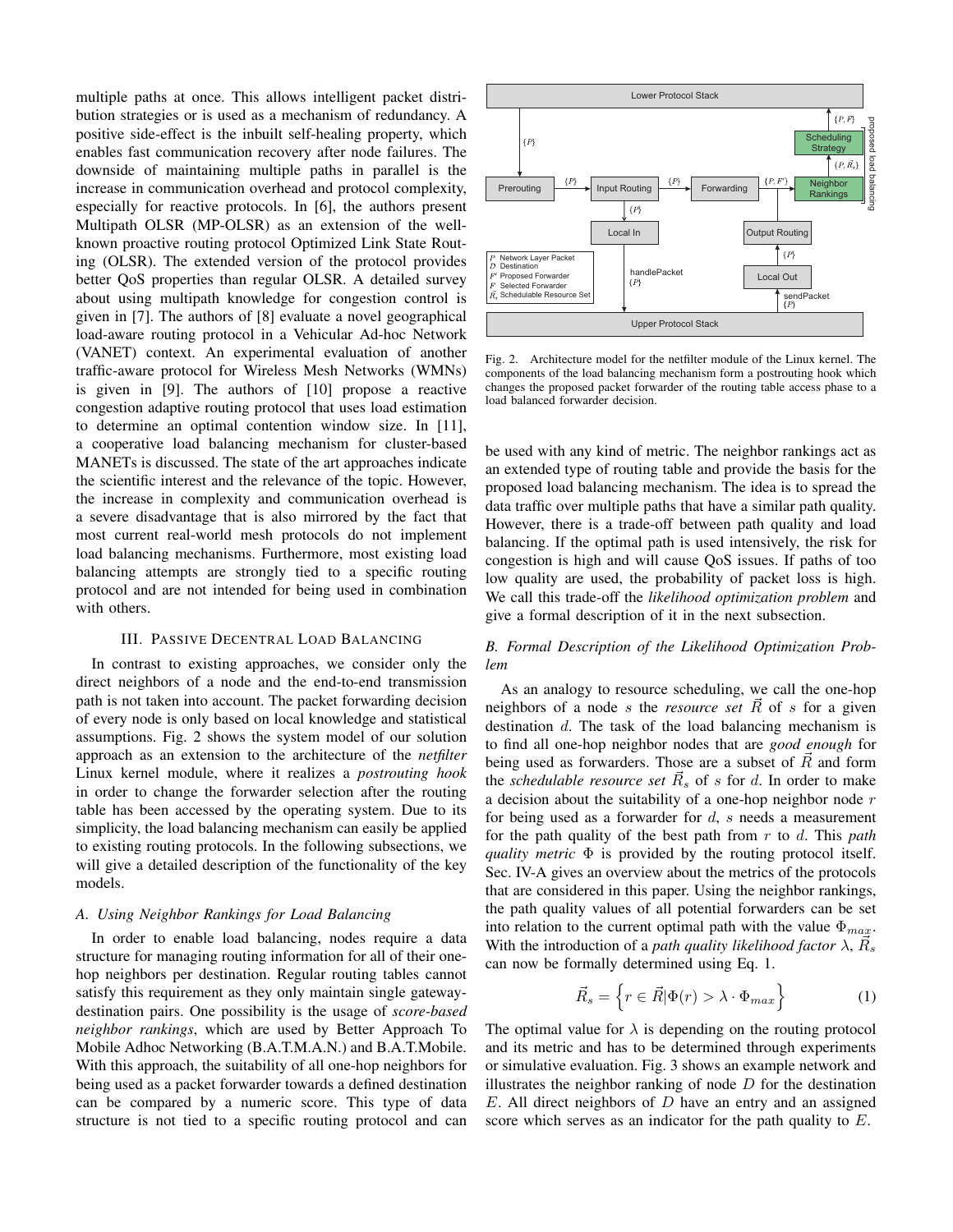

Fig. 3. Example Neighbor Ranking for a path from D to E. The link scores are calculated with the path score metric of B.A.T.Mobile. B and F form the schedulable resource set  $\vec{R}_s$  of D for E as they have similar scores for the destination. The nodes obtain the end-to-end scores to other nodes from flooded routing messages.

### *C. Message Dissemination*

Once  $\vec{R}_s$  is obtained, a *scheduling strategy* is applied for distributing the data packets over the schedulable resources. This process is performed by the sender node and all intermediate forwarders. In this paper, we use the simple Round Robin (RR) mechanism for this task that distributes the packets equally over all suitable forwarders. Further extensions could make use of more advanced scheduling strategies and use the knowledge about the path quality for corresponding distribution patterns.

#### IV. SIMULATION-BASED SYSTEM MODEL

In this section, we present our simulation-based system model used for the performance evaluation. It consists of the description of the considered routing protocols, the data traffic model and the actual simulation setup.

#### *A. Routing protocols*

Three protocols that make use of different metrics are used for the performance evaluation of the proposed load balancing mechanism. B.A.T.M.A.N. is a bio-inspired routing protocol using the Transmission Quality (TQ)-metric that makes use of penalties for additional hops and serves as an indicator for the transmission success probability. As an extension to B.A.T.M.A.N., we have proposed B.A.T.Mobile in earlier work. Its *PathScore*-metric uses knowledge from the mobility control layer in order to predict future node positions and estimate the distance development between nodes as an indicator for the future link quality. OLSR is a well-established protocol for MANETs. For this paper, we have extended it with a path planning metric based on the geographical distance between sender and destination. This approach provides a finer grained indicator for the path quality than the regular hop count distance and makes it better suited for load balancing. The extended protocol is called Geo-based OLSR (G-OLSR).

# *B. Traffic model*

The reference scenario is defined by a number of autonomous vehicles moving randomly on a defined playground. This approach causes many changes in the network topology and acts as a stress test for the protocols. One vehicle is randomly selected to continuously stream User Datagram Protocol (UDP) video data to another randomly chosen vehicle.

# *C. Routing simulation with OMNeT++/INETMANET*

We use the discrete event-based simulation environment OMNeT++ and its INETMANET framework for the evaluation of the proposed load balancing scheme. The scheduling strategy and the neighbor rankings have been implemented as OMNeT++-modules. The load balancing mechanism is triggered by the postrouting hook of the Internet Protocol version 4 (IPv4) implementation. The simulation parameters for the reference scenario are defined in Tab. I. Deviations from the default assignment are explicitly marked when they are required. Tab. II shows the parameters for the routing protocols.

TABLE I SIMULATION PARAMETERS FOR THE REFERENCE SCENARIO IN OMNET++/INETMANET

| <b>Simulation parameter</b>       | Value                         |
|-----------------------------------|-------------------------------|
| Mission area                      | $500m \times 500m \times 10m$ |
| Number of agents                  | [525]                         |
| Mobility model                    | Controlled Waypoint           |
| Velocity $v$                      | $50 \text{ km/h}$             |
| Channel model                     | Friis $\gamma = 2.75$         |
| Videostream bitrate               | 2 Mbit/s                      |
| MAC layer                         | IEEE802.11g                   |
| Transport layer protocol          | UDP                           |
| <b>MTU</b>                        | <b>1460 Byte</b>              |
| Transmission power                | $100$ mW                      |
| Carrier frequency                 | $2.4$ GHz                     |
| Receiver sensitivity              | $-83$ dBm                     |
| Simulation time per run           | 600 s                         |
| Number of simulation runs         | 25                            |
| Path-quality-likelihood $\lambda$ | 0.9                           |

TABLE II ROUTING PROTOCOL PARAMETERS

| <b>Protocol</b> | <b>Parameter</b>                      | Value     |
|-----------------|---------------------------------------|-----------|
| B.A.T.M.A.N.    | Originator Message (OGM)-interval     | $500$ ms  |
| G-OLSR          | <b>HELLO-interval</b>                 | 500 ms    |
|                 | Topology Control (TC)-interval        | $1000$ ms |
| B.A.T.Mobile    | OGM-intervall                         | $500$ ms  |
|                 | Neighbor Score Buffer size            |           |
|                 | Mobility update interval $\Delta t_u$ | $250$ ms  |
|                 | Extrapolation data size $N_e$         |           |
|                 | Prediction width $N_p$                | 15        |
|                 | Grade of relative mobility $\alpha$   |           |
|                 | Maximum path trend $p_{trend, max}$   |           |

#### V. RESULTS OF THE PERFORMANCE EVALUATION

In this section, we present the results achieved with our simulation setup. We consider the PDR of the video stream as our main key performance indicator. Graph plots show the 0.95 confidence interval of the total number of simulation runs.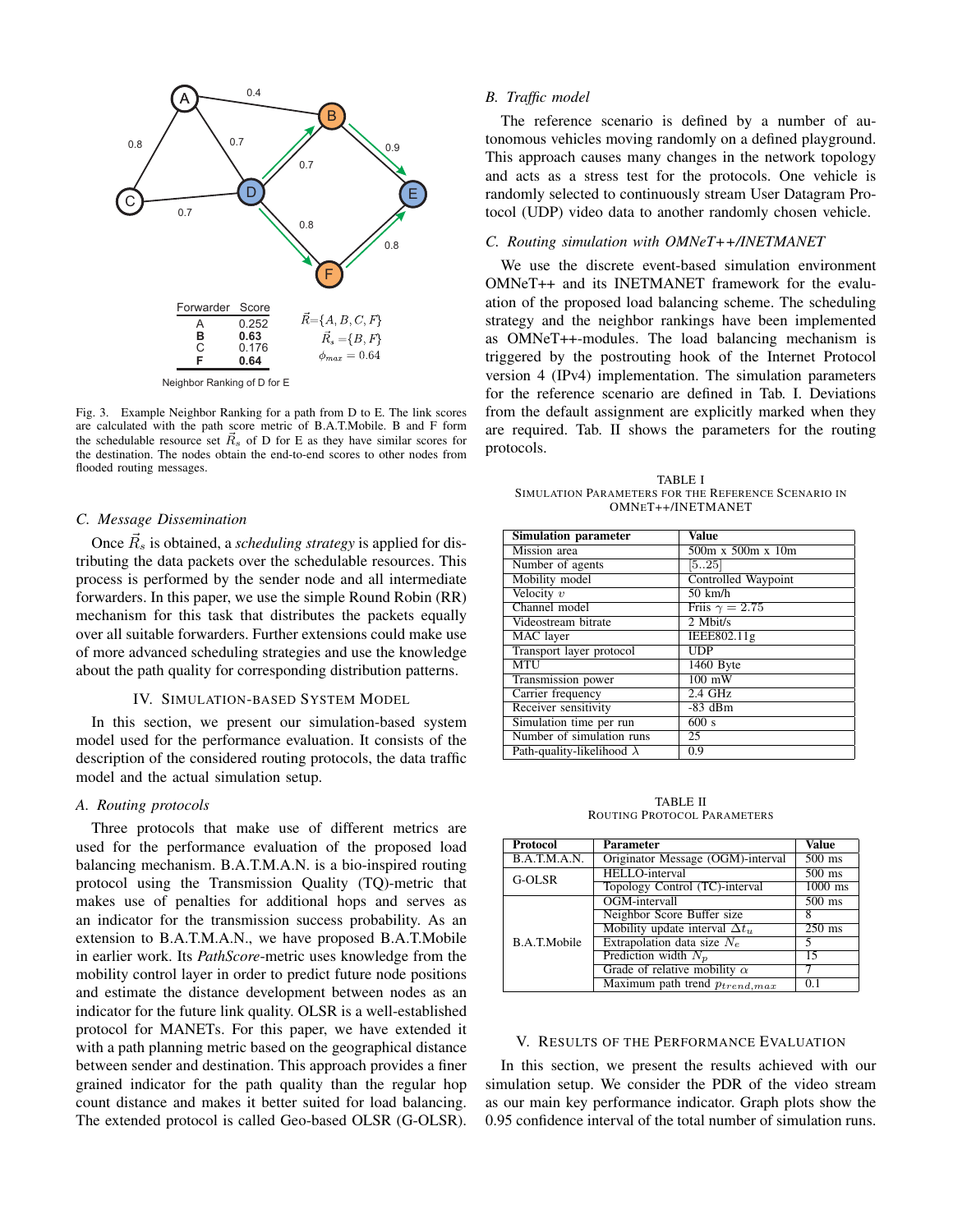## *A. Performance of the Load Balancing Scheme with different Routing Protocols*

In order to identify general characteristics of the effects of the proposed load balancing scheme on the data transmission reliability, we consider the time behavior of regular and load balanced B.A.T.M.A.N. in an example run in Fig. 4 and compare their current PDR values.



Fig. 4. Example temporal behavior comparison of B.A.T.M.A.N. with and without the load balancing mechanism.

The plain protocol version shows multiple occurrences of current PDR values greater than one, which are related to packet queuing and transmission delays after PDR drops. For the balanced version the graph is much more constant as the transmission queues are relieved through the load distribution. Lost routing packets cause inconsistencies of the routing tables and lead to serious drops of the current PDR in the worst case. Using the proposed distribution scheme for data packets, collisions with routing messages are less probable and route failures can be reduced. A statistical comparison for the con-



Fig. 5. Comparison of the load balancing effects for different routing protocols.

sidered routing protocols as a plain and a load balanced version is given in Fig. 5. All of them show an increased mean PDR and an improved variance. For G-OLSR and B.A.T.M.A.N. the efficiency gain is most significant as their regular PDR is relatively low and offers a lot of space for improvements. For B.A.T.Mobile the performance improvement is less dramatic. Using the mobility-aware approach, route changes are triggered proactively with respect to the predicted movement. Due to the high frequency of route changes a simple load balancing is already immanent in the behavior of the protocol. Fig. 6



Fig. 6. Load balancing gains depending on the number of vehicles.

shows a scalability-analysis. The highest performance gain is achieved for medium-sized groups, which makes it well fitting for applications like platooning and cooperative UAV tasks. As the playground size is not varied for this evaluation the node density is increased with a higher number of vehicles.

# *B. Parameterization*

The choice of the path quality likelihood factor  $\lambda$  is crucial for the performance of the load balancing mechanism. Therefore, we evaluate the effect of different  $\lambda$ -values for all considered routing protocols in Fig. 7. For  $\lambda = 0$  a pure RR is performed,  $\lambda = 1$  uses load distribution only if path quality scores are exactly equal and  $\lambda > 1$  does not perform any kind of scheduling and is equal to the behavior of the regular protocol. B.A.T.M.A.N. achieves the highest performance gain for medium traffics loads (1-3 parallel streams). With higher amounts of streams the efficiency of the message distribution is reduced as the probability of interfering with another stream is increased. A similar behavior can be seen for G-OLSR but the dependency to the number of streams is higher. As the protocol uses a path planning approach it is highly depending on receiving recent link state information from all network participants. Collision- and congestion-related packet loss therefore decreases the reliability significantly. B.A.T.Mobile achieves the highest absolute PDR but can only benefit slightly from load balancing. The protocol uses the PathScore metric that calculates the total score by multiplication of the scores of the intermediate links. Because of the multiplicative approach, the impact of single links on the total path quality value is high and the metric provides a distinct measurement. Therefore, the scores of different paths will likely differ a lot, which lowers the dependency to an optimal choice of  $\lambda$ . Although the effects of load balancing are different for the considered protocols, the